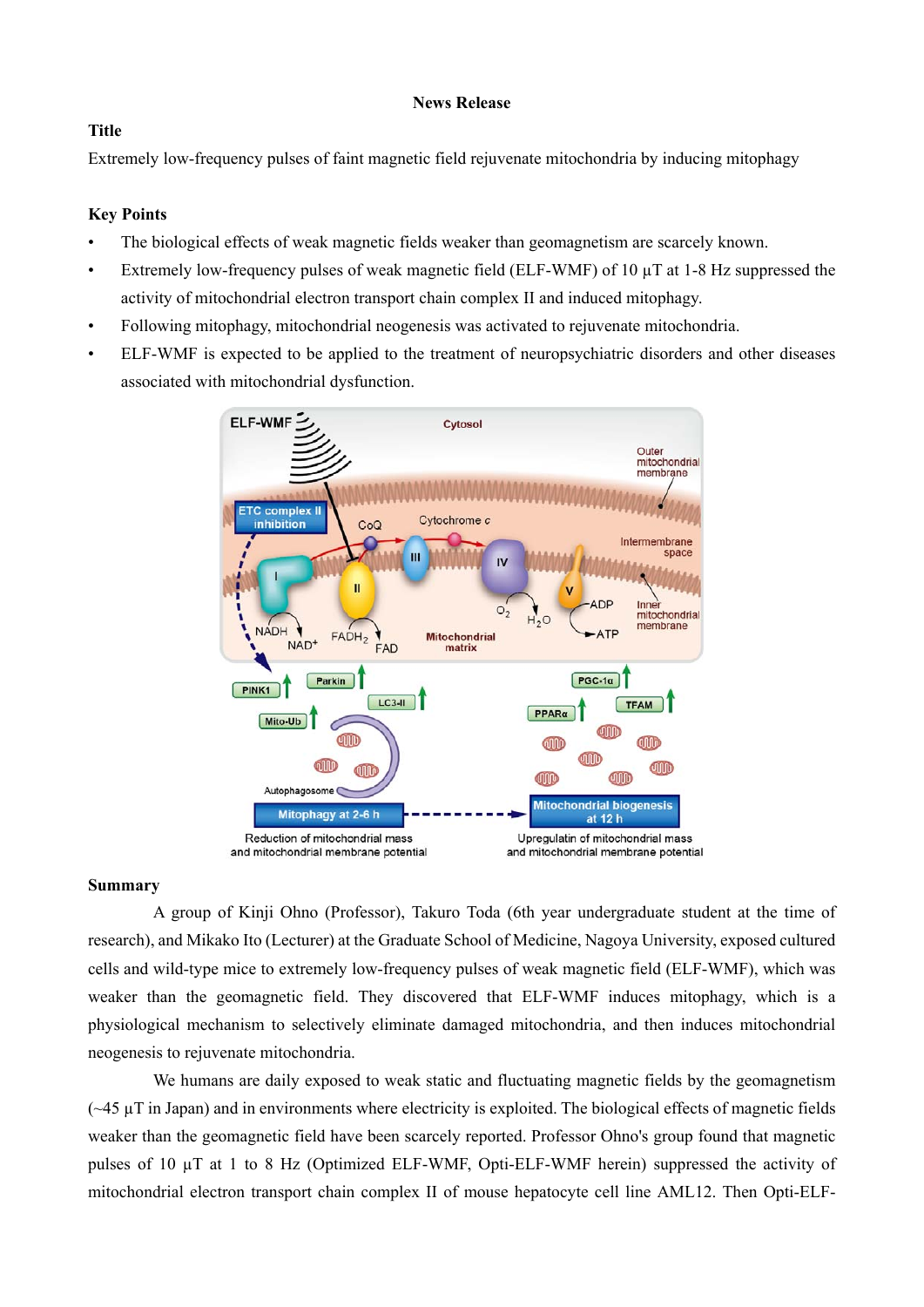WMF induced mitophagy and reduced the amount of mitochondria to 70%. Twelve hours later, mitochondrial biogenesis was activated and the activity of mitochondrial membrane potential was increased. The increase of mitochondrial proteins and the activation of mitochondrial electron transport chain were also observed in hepatocytes in mice that were continuously exposed to Opti-ELF-WMF for 4 weeks. As mitophagy plays an important role in maintaining mitochondrial homeostasis, the induction of mitophagy by Opti-ELF-WMF is expected to ameliorate mitochondrial dysfunction in neuropsychiatric disorders, as well as other diseases that are causally associated with mitochondrial dysfunction.

The report was published online in "*Communications Biology*", a journal in the Nature Publishing Group, on May 12, 2022.

#### **Research Background**

In modern society, people are daily exposed to static and fluctuating magnetic fields originating from electrical appliances or factories in addition to geomagnetic field. The biological effects of extremely lowfrequency weak magnetic field (ELF-WMF), which is defined as a weak magnetic field with a frequency of less than 300 Hz, on intracellular ROS and mitochondrial calcium concentration have been reported, but its underlying mechanisms remain to be elucidated. In this study, we investigated the biological effect of ELF-WMF of 10  $\mu$ T, which was weaker than the geomagnetic field of 45  $\mu$ T in Japan, and elucidated its underlying mechanisms.

#### **Research Results**

The research group applied 4-ms pulses of 10-µT magnetic field at 1-8 Hz repeatedly to wild-type mice for 4 weeks (Fig. 1). In the mouse liver, the mitochondrial membrane potential, the mitochondrial basal respiration, and the mitochondrial electron transport chain complex proteins were increased. Next, when the mouse hepatocyte cell line AML12 was exposed to Opti-ELF-WMF (Fig. 1), the mitochondrial mass was decreased to 70% in 3 hours and the mitochondrial membrane potential was increased to 110% in 12 hours (Fig. 2). Next, they investigated the expression levels of PINK1 and LC3-II, which are mitophagy-related proteins. Mitophagy is one of the autophagy in the mitochondrial quality control system that selectively eliminates damaged mitochondria. PINK1 was increased up to 90 minutes and LC3-II was increased up to 2 hours after Opti-ELF-WMF exposure. The mitochondrial fraction of AML12 cells exposed to Opti-ELF-WMF for 2 hours showed an increase in PINK1, Parkin, and ubiquitinated protein levels, indicating that mitophagy was activated. Furthermore, the staining with the fluorescent probe Mtphagy Dye for detecting mitophagy showed that mitophagy was most strongly induced in 2.5 hours after Opti-ELF-WMF exposure (Fig. 2). Twelve hours after ELF-WMF exposure, PGC-1α, PPARα, and TFAM proteins were elevated in AML12 cells, indicating that mitochondrial biogenesis was induced.

#### **Research Summary and Future Perspective**

The Opti-ELF-WMF, which induces mitophagy and rejuvenate mitochondria, is expected to ameliorate neuropsychiatric disorders and other diseases associated with mitochondrial dysfunction, including Parkinson's disease, Alzheimer's disease, cardiovascular disease, depression, and aging. In addition, repetitive transcranial magnetic stimulation (rTMS) is currently applied to treat depression, migraine, obsessive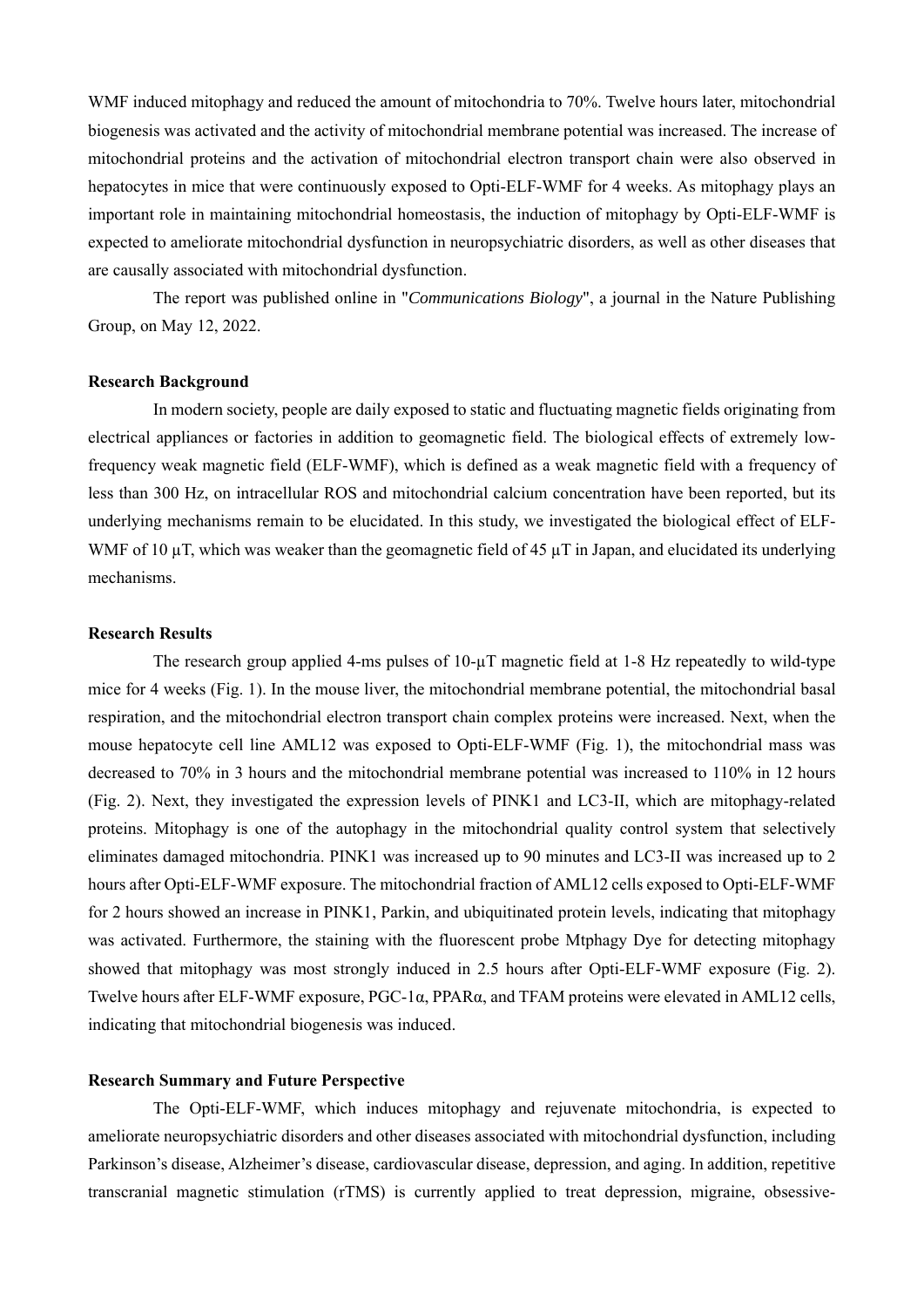compulsive disorder, and Parkinson's disease, but ~ 3-T intensity of rTMS has potential adverse effects. We expect that Opti-ELF-WMF may serve as a safer alternative for rTMS.







Fig. 2. Opti-ELF-WMF induced mitophagy and decreased mitochondria mass in 3 hours. Then, Opti-ELF-WMF increased mitochondria membrane potential in 12 hours.

# **Publication**

Journal: *Communications Biology*

Title: Extremely low-frequency pulses of faint magnetic field induce mitophagy to rejuvenate mitochondria